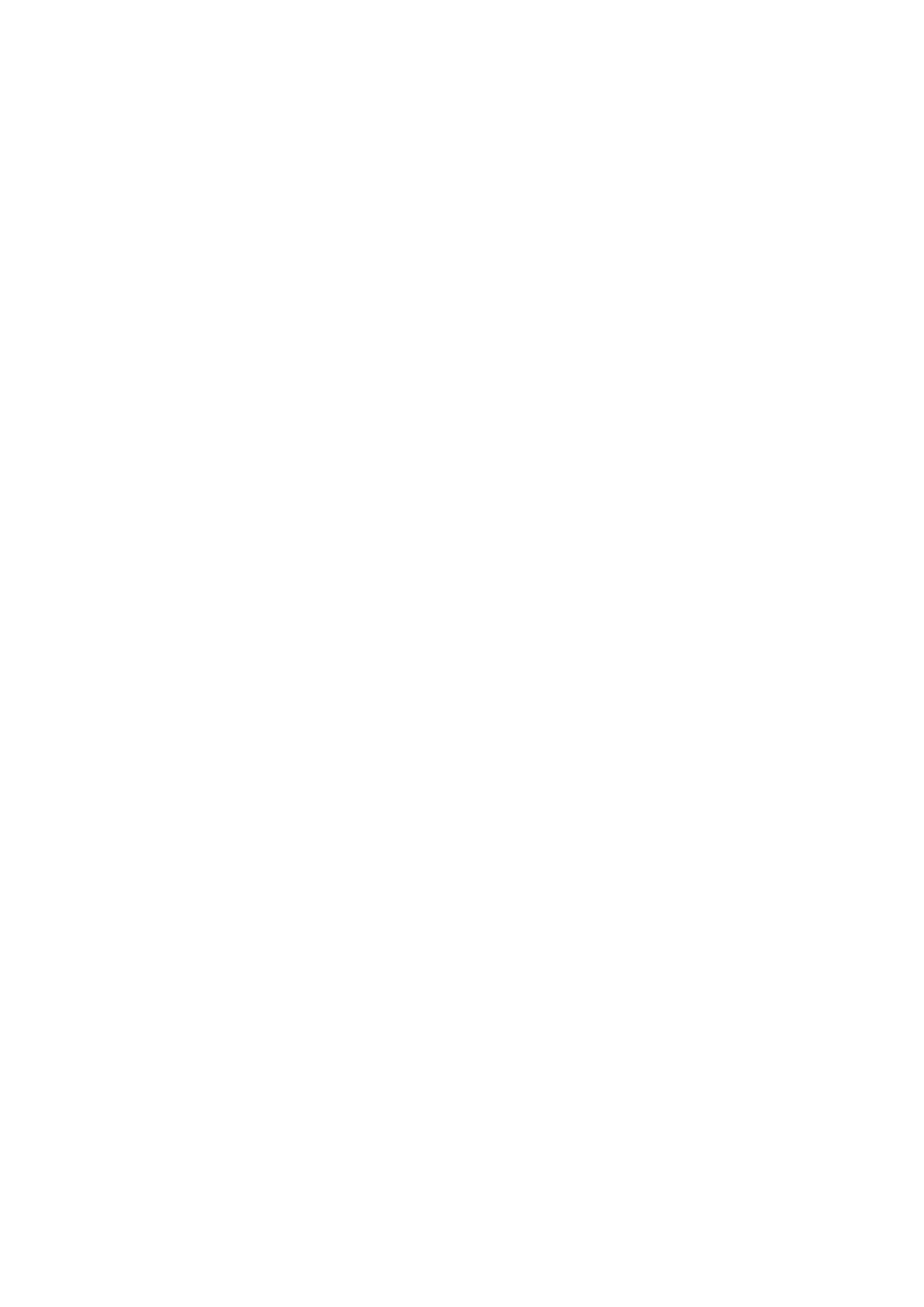## **Contents**

|    |                                                 | Page |
|----|-------------------------------------------------|------|
| 1. | Introduction                                    | 3    |
| 2. | General principles of the Fixed Rate Policy     | 6    |
| 3. | Fixed Rate Policy – when and how will it apply  | 9    |
| 4. | Ceding employer's contract monitoring officers' | 13   |
|    | responsibilities                                |      |
|    |                                                 |      |

#### **Appendices**

| Α. | Employer bodies who have agreed to the Policy |  |
|----|-----------------------------------------------|--|
|----|-----------------------------------------------|--|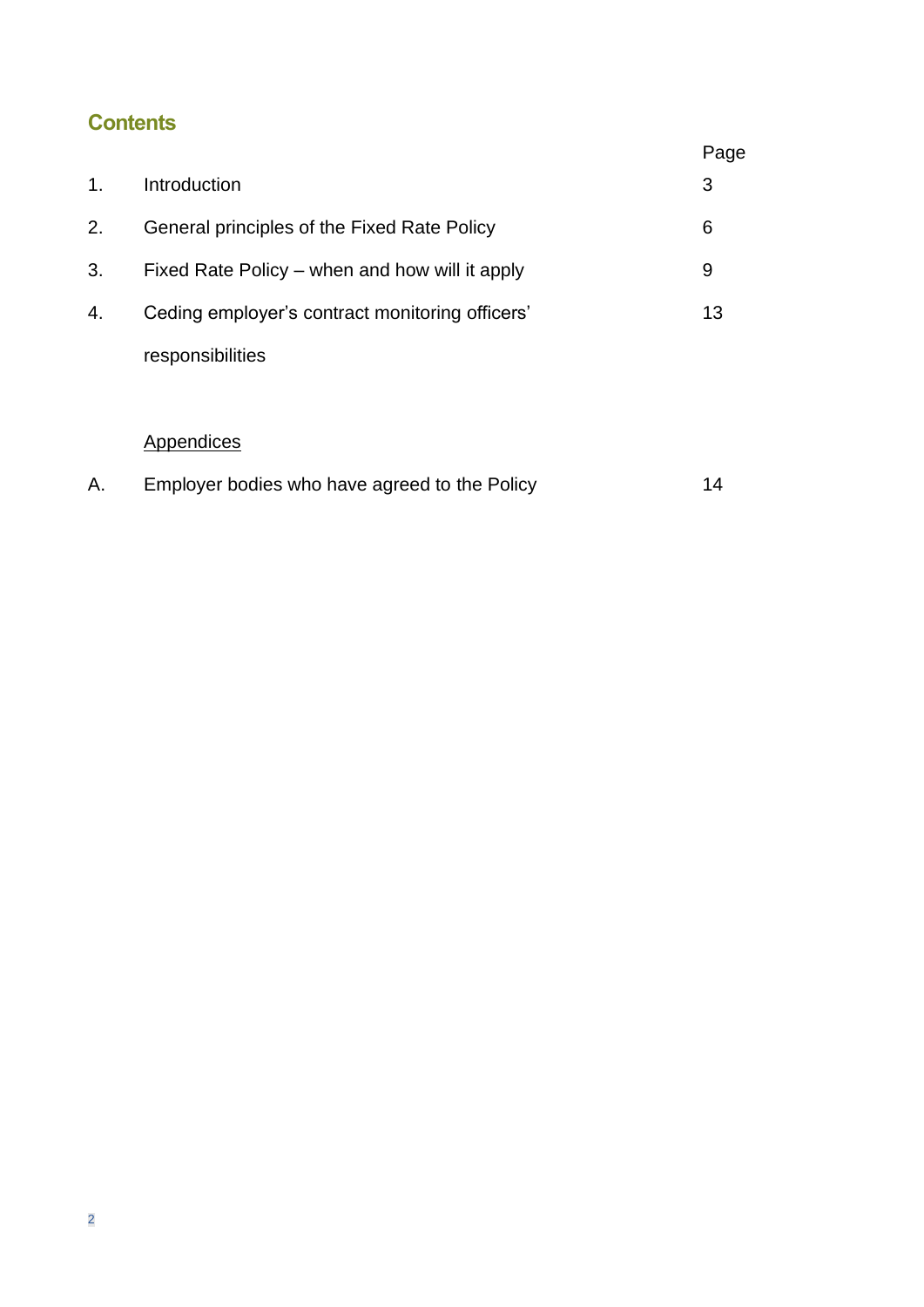## **1. Introduction**

## **1.1 What is this document?**

This is the voluntary Fixed Rate Policy of the Hertfordshire Pension Fund ("the Fund"), which is administered by Hertfordshire County Council ("the Administering Authority").

Once an employer body signs up to this policy, it will apply to all Local Government Pension Scheme ("LGPS") admission agreements for employees transferring under *Transfer of Undertakings (Protection of Employment*) Regulations 2006 (as amended) ("TUPE") from a ceding employer to a service provider.

The aim of this policy is to set out clearly when an admission agreement may take place on a Fixed Rate or pass-through basis and the subsequent treatment of the stakeholders where this approach is used.

## **1.2 What is a TUPE Transfer?**

In broad terms where a service or business is transferred from one provider to another, TUPE ensures that the employees of that service or business transfer to the new provider on the same terms as their existing contract of employment.

TUPE's main purpose is to safeguard the rights of employees in the event of a business transfer. When a ceding employer outsources services to an external service provider and employees are TUPE transferred as a result, the employees remain eligible to continue their participation in the LGPS<sup>1</sup>. For the eligibility of each employee to the LGPS to be protected, the employer will apply to become an admitted body in the Fund and this process is detailed below.

<sup>1</sup> Where employees TUPE transfer from a ceding employer their right to continued membership of (or eligibility to join) the LGPS is protected by the Best Value Staff Transfers (Pensions) Direction 2007.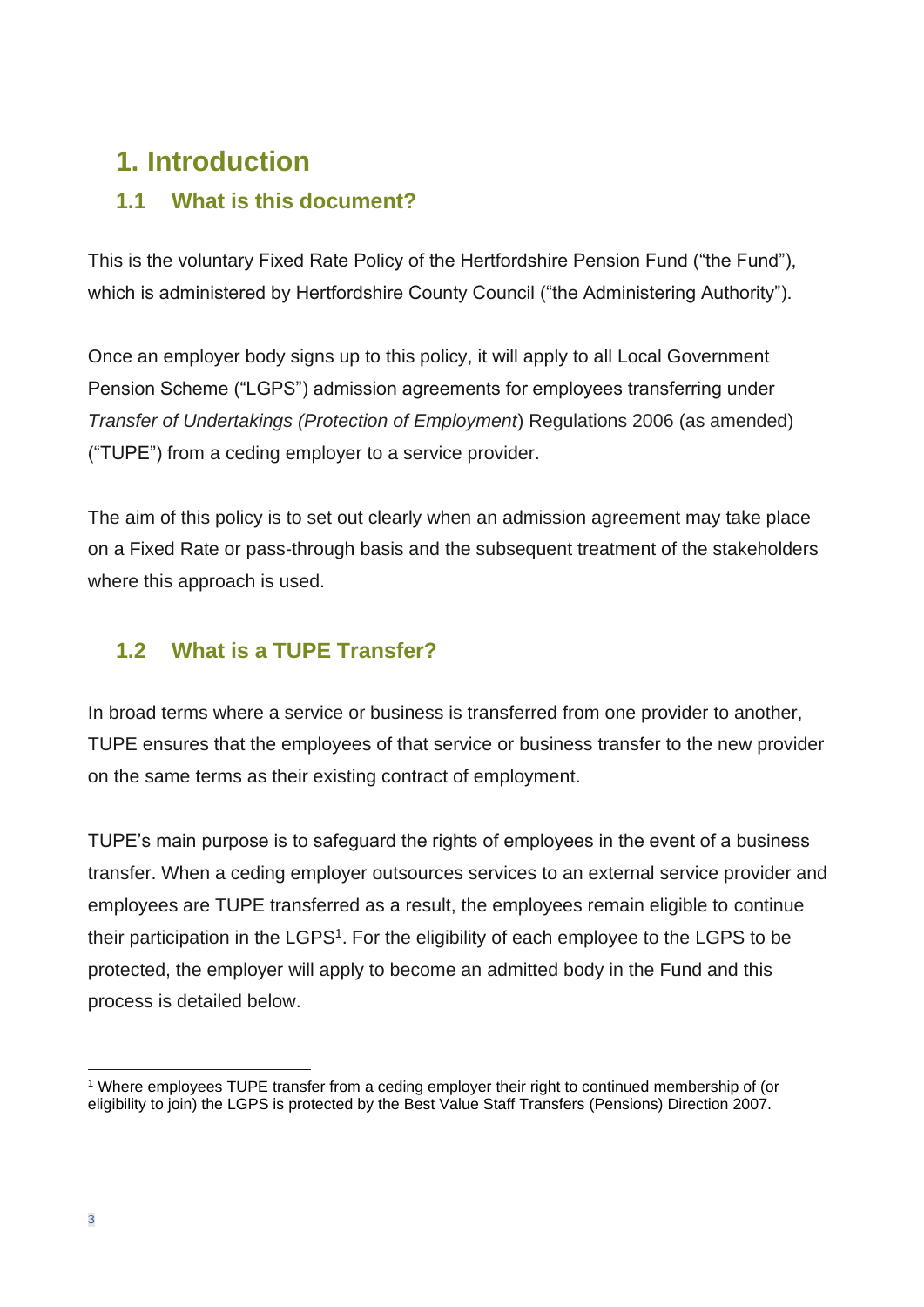Employment with a new service provider is treated as continuous from the date of the employee's start date at the ceding employer, subject to the new service provider signing the Admission Agreement with the Fund. Please refer to our Admission Agreements Policy.

## **1.3 What does the Fixed Rate Policy aim to do?**

The Fixed Rate Policy ("the Policy") has been developed by the Fund with Hertfordshire County Council, in its capacity as Administering Authority, to encourage potential service providers to bid for service contracts by giving them reassurance over the potential risks and costs associated with pensions. The key advantage is that it gives the potential service provider greater certainty about the pension costs that they will incur during the contract term.

The Policy specifies varied approaches which are dependent on the type and size of outsourcing exercise being undertaken. These are detailed in Section 3.

## **1.4 What does "Fixed Rate" mean?**

The term "rate" refers to the employer contribution rate which is paid into the Fund by the service provider.

All employers' contributions are reassessed by the Fund's Actuary at the subsequent actuarial valuation. In the absence of a fixed rate arrangement, a service provider would be admitted into the Fund on a variable rate which would fluctuate according to the outcome of the subsequent valuation.

A fixed rate is a commercial arrangement whereby the ceding employer agrees to "fix" the rate for the whole duration of the contract. At the next valuation, the Actuary may decide the rate should increase, but as it is fixed the service provider does not have to pay the increases.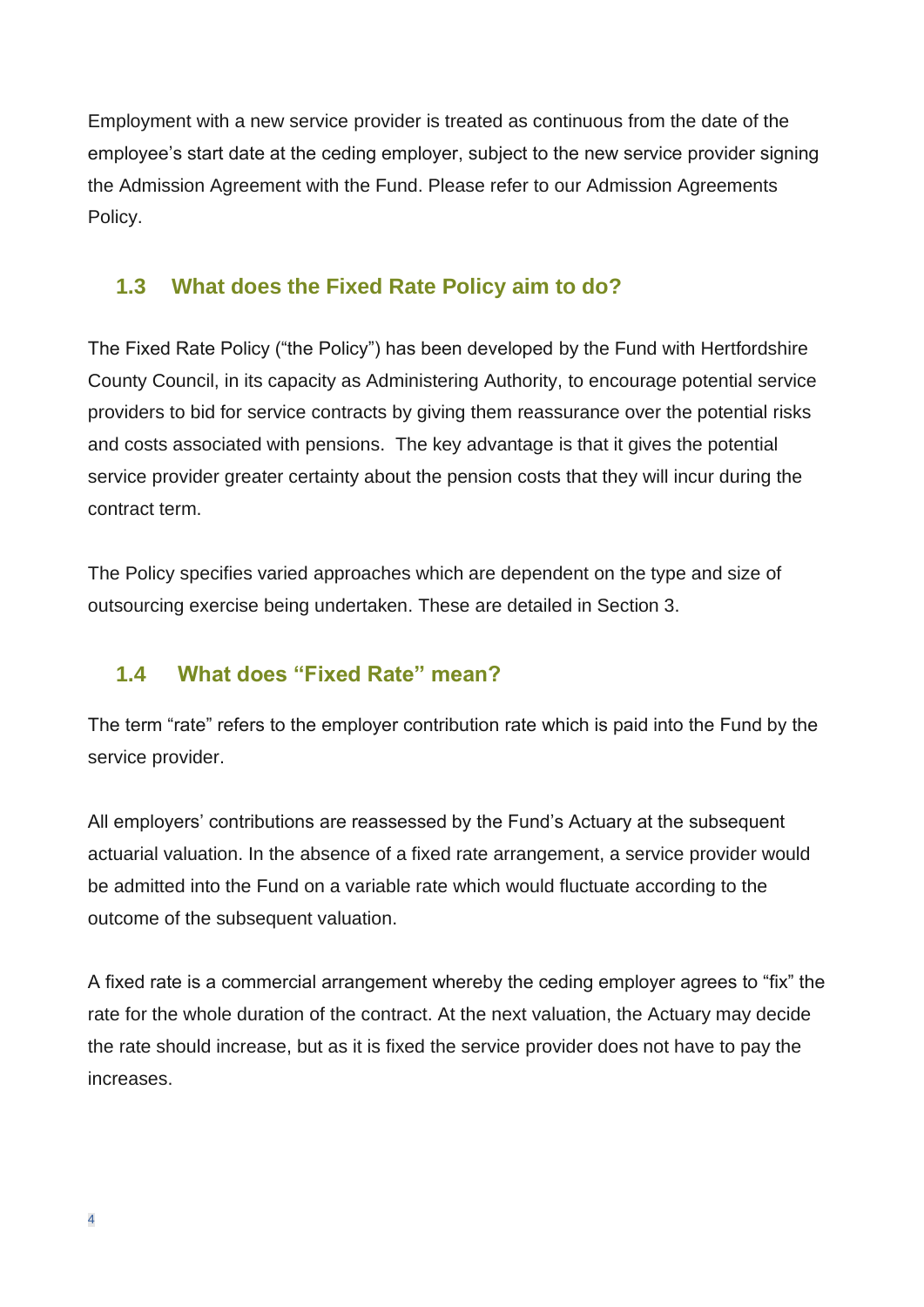As well as monthly payments into the fund, the additional feature of a fixed rate arrangement is that the service provider has certainty over their treatment at the end of their admission. The ceding employer agrees to pay any market related deficit that may occur when the employer ceases participation in the fund (when the contract ends or the last active member leaves or retires). Similarly, any market related surplus which occurs upon cessation will be retained by the ceding employer.

## **1.5 Other Key Terms**

| <b>Ceding employer</b> | The scheme employer outsourcing the contract or divesting the                    |
|------------------------|----------------------------------------------------------------------------------|
|                        | service.                                                                         |
|                        | Risk sharing agreement Any arrangement where the ceding employer retains some or |
|                        | all of the pension risk. (e.g. fixed rate or pass-through                        |
|                        | arrangement).                                                                    |
| Pass through           | Another name for a Fixed Rate or risk sharing arrangement.                       |
| Variable rate          | The actuarially assessed contribution rate that would apply if                   |
|                        | the service provider retains all pensions risk.                                  |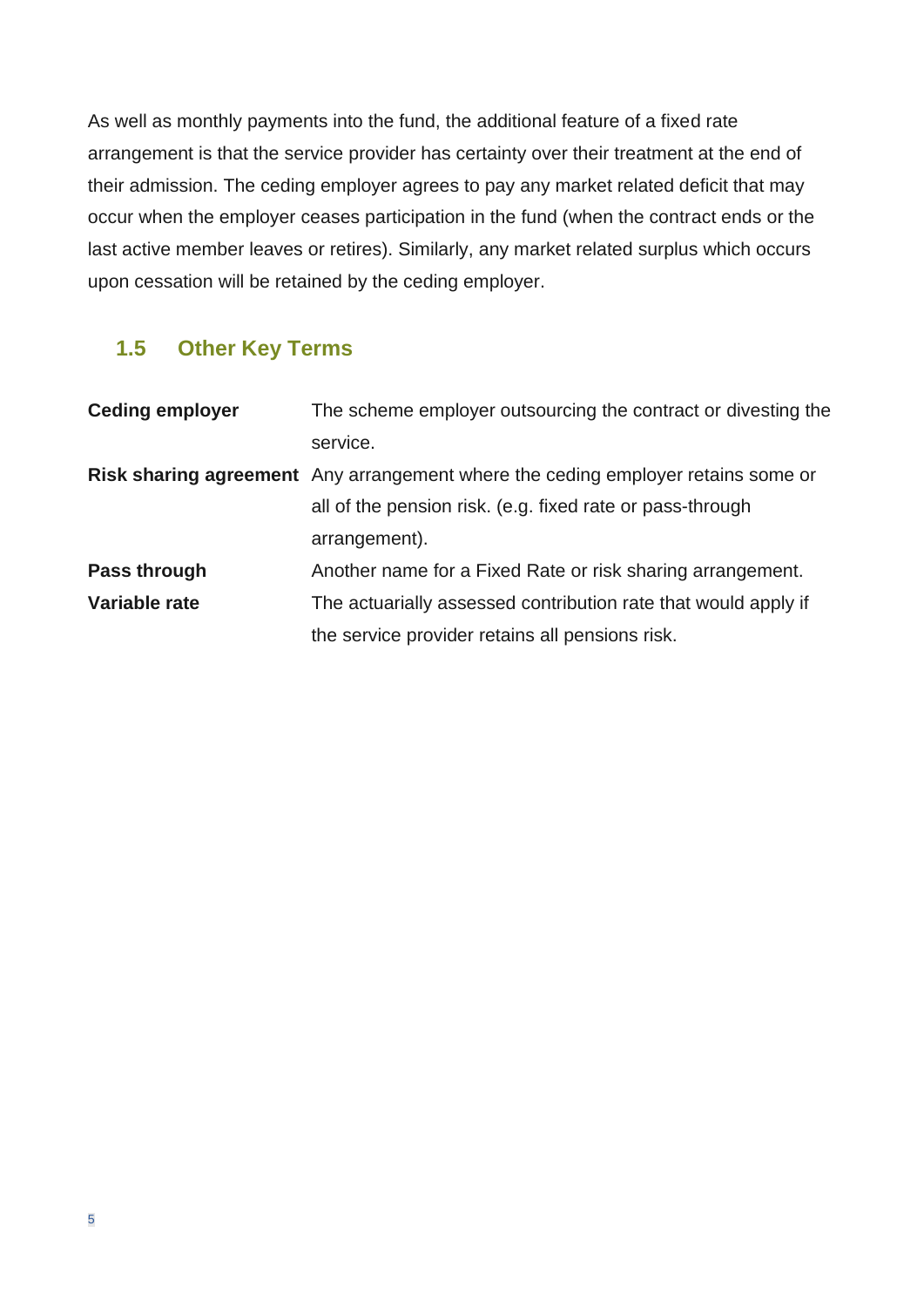## **2. General Principles of the Fixed Rate Policy**

The following general principles will apply where a Fixed Rate approach is being used. The specifics, however, will vary as per Section 3.

- The admission agreement will normally be closed, meaning that it is only available to eligible LGPS members who, on the date of transfer, are active members or have the right to join at a future date.
- A separate admission agreement is required for each service contract.
- Where there is a TUPE transfer, the ceding employer will be required by the Fund to act as the guarantor for the admission agreement.
- Depending upon the classification of the TUPE transfer, the employer contribution rate may be reassessed by the Fund at future actuarial valuations. The general principle is that where there is a variation in this contribution rate, the service provider will be protected from any variation in rate at subsequent valuations. All contracting officers will need to ensure that appropriate financial mechanisms are in place to implement this protection.

The following generic example illustrates how a fixed rate agreement (initially set at 21%) might work when a new contribution rate emerges from a subsequent actuarial valuation:

| Rates arising at       | Fund receives | Service provider | $CE2$ top up to |
|------------------------|---------------|------------------|-----------------|
| subsequent valuation   |               | Pays to Fund     | Fund            |
| 16% of pensionable pay | 16%           | $21\%$ *         | $0\%$           |

Table 1: Application of a Fixed Rate Agreement

<sup>2</sup> CE – Ceding employer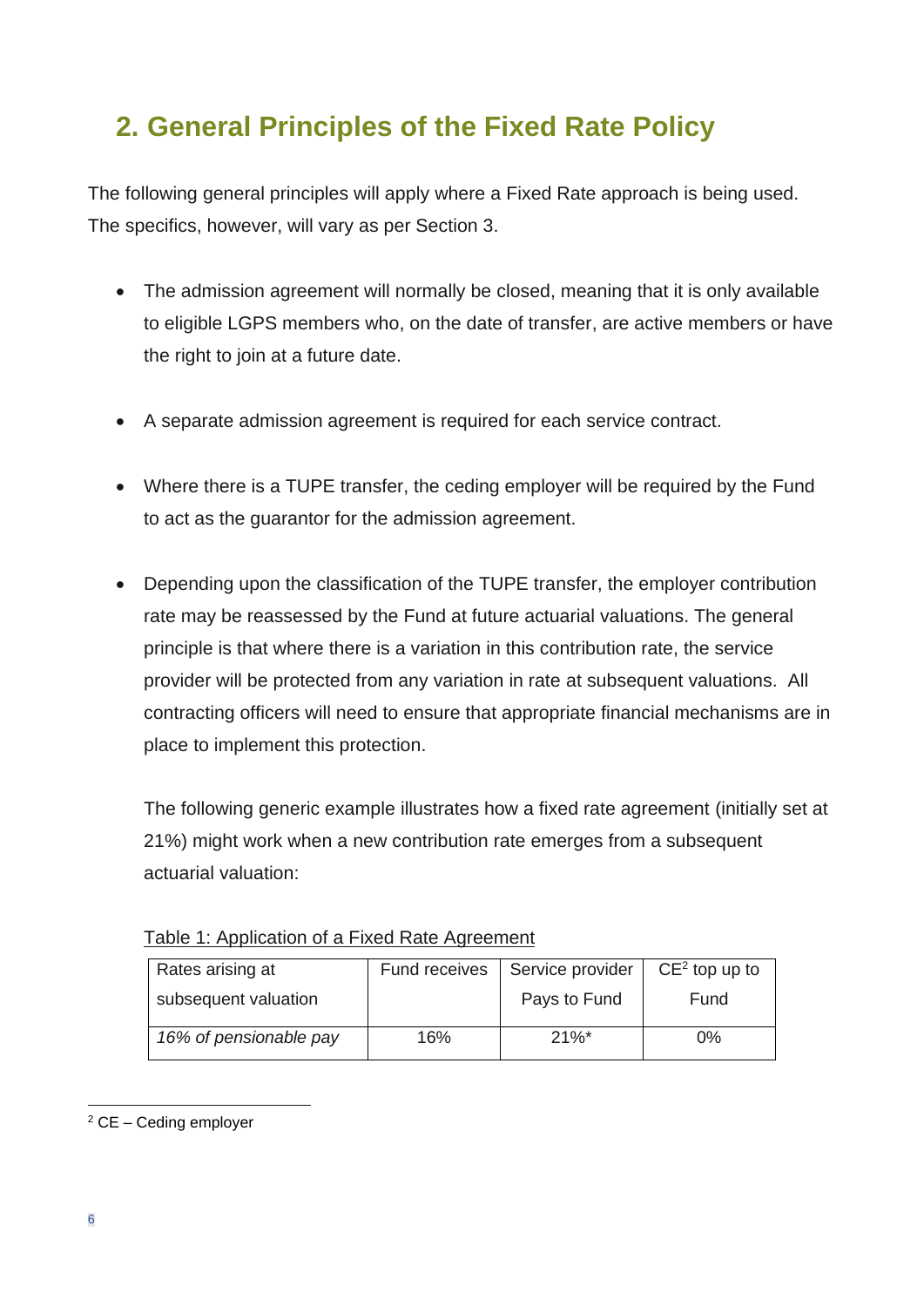| 22% of pensionable pay | 22% | 21% | $1\%$ |
|------------------------|-----|-----|-------|
| 25% of pensionable pay | 25% | 21% | 4%    |

\*5% will be subsumed into the service provider's funding level. At the end of the contract, any surplus or deficit in the service provider's funding level will be retained by the ceding employer.

- Where a Fixed Rate policy is in place, the general principle is that the service provider will also be protected from making any payments when the employer ceases participation in the fund (in respect of market related cessation deficit). On the other hand, they will not benefit from receiving payments upon cessation (in respect of market related cessation surplus).
- Where a Fixed Rate policy is in place, the ceding employer will be the guarantor as they are the contract awarding Employer. Given this, the Fund will expect them to use their discretion to decide whether a bond is required. Where one is required, the pension bond for a Fixed Rate Policy will only relate to the risk of redundancies for members aged 55 or over. This bond value will be calculated by the Pension Fund Actuary and should be kept under review for the duration of the contract. At a minimum, the ceding employer may wish the bond to be reviewed at each actuarial valuation or where there has been a significant change in the service provider's membership profile. The service provider will be required to provide a revised pension bond in the event there is a change in the bond value.
- The standard actuarial fees involved with the service provider gaining admitted body status in the LGPS vary but will not exceed £3,500 (excluding VAT). They will be recharged to the service provider unless agreed otherwise. Any change to this amount will be specified in the invitation to tender documents, (subject to clear instructions from the ceding employer).
- Costs associated with obtaining a pension bond (and any revisions to the original bond) are payable by the service provider.
- Actuarial and administrative costs in relation to any service provider's participation in the Fund will be recharged to the service provider. These costs generally relate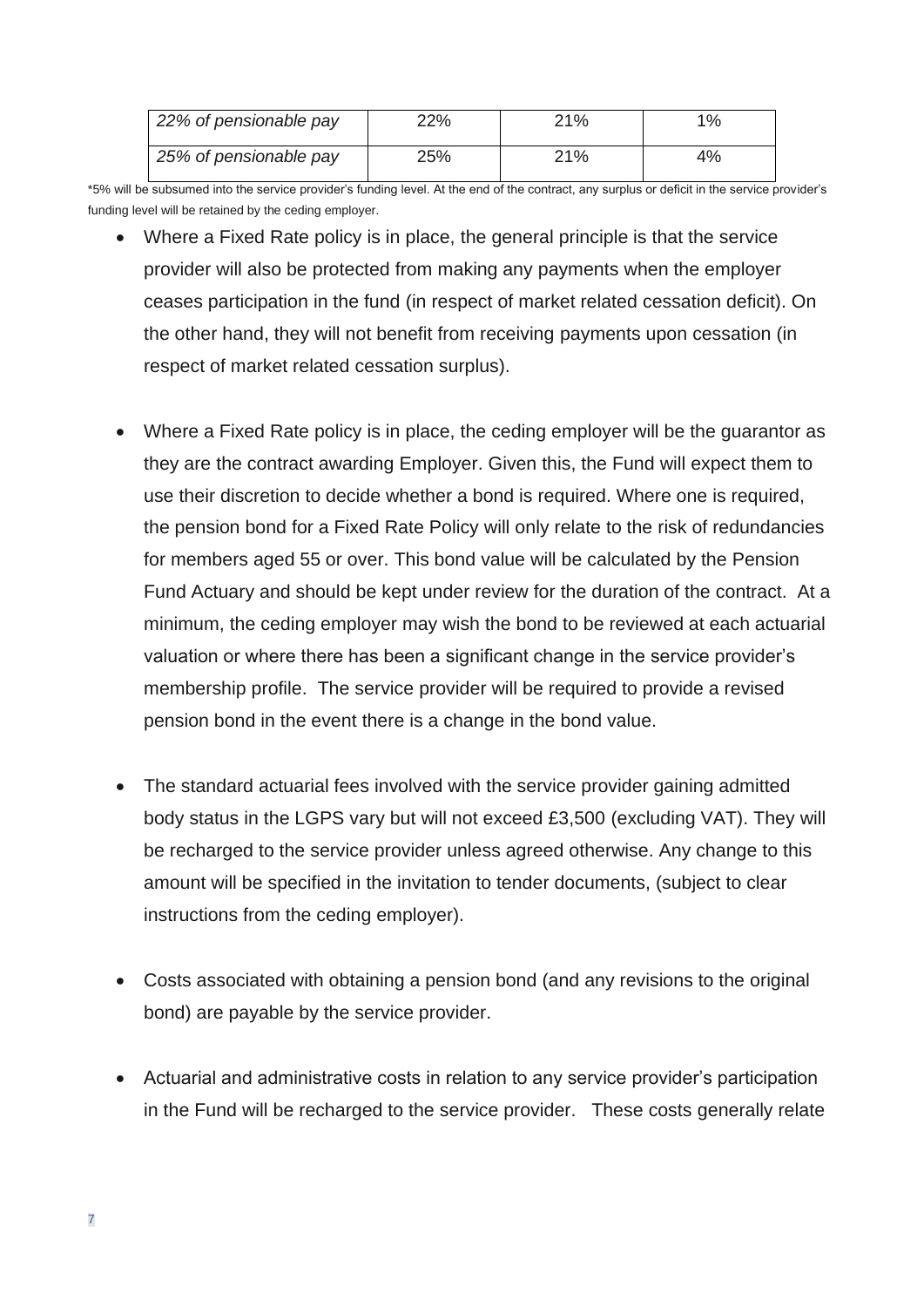to annual reports for financial accounting, bespoke valuations and bond revaluations; the presence of a Fixed Rate policy may well reduce the level of costs incurred. The Fund will generally seek to provide estimates before commissioning any work and require the service provider to confirm they accept those costs.

- Where there is a Fixed Rate agreement in place, greater reassurance is given to service providers about their pension costs. There are, however, a few areas of potential cost which are considered to be in the service provider's control. Given this a service provider on a Fixed Rate agreement can still expect to be liable to make payments to the Fund in respect of:
	- o Any strains due to early retirement or the early payment of benefits on the grounds of efficiency, redundancy, voluntary grounds with the permission of the service provider or compassionate grounds, ill health or due to augmentation of benefits or the exercise of any discretion by the service provider.
		- **EXTERNIM** Strains arising due to early retirement and the award of additional membership will be calculated using factors issued by the Actuary that are in place at the date of calculation.
		- **EXTERUM** Strains arising due to ill health retirements can be managed by pursuing external insurance (the Fund has made access available to such an arrangement administered by Hymans Robertson LLP). Any additional premiums are payable by the contractor.
	- $\circ$  Any additional liability arising from the service provider allowing a scheme member to transfer in membership from a previous employment into the Scheme beyond the 12-month statutory timeframe.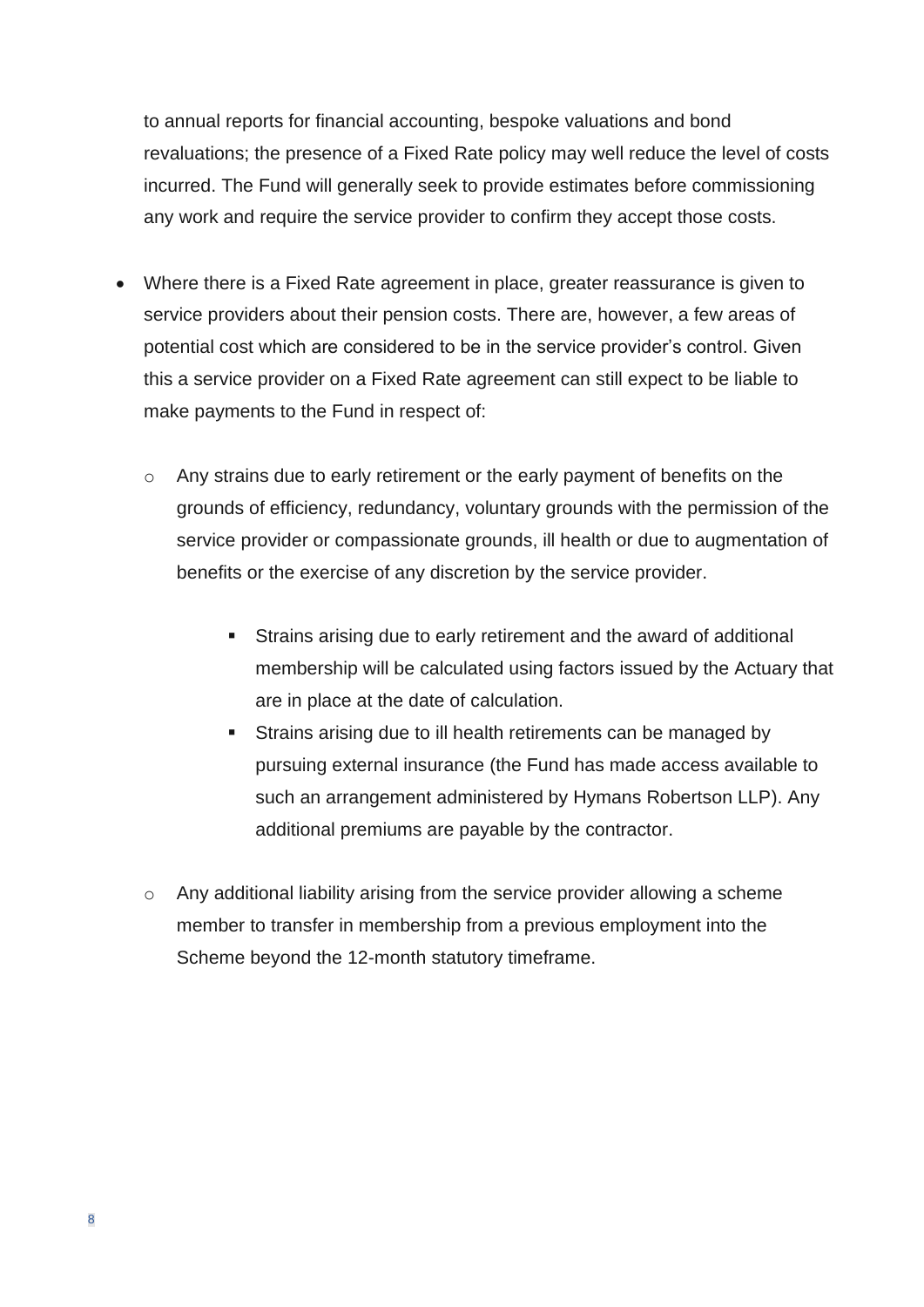## **3. Fixed Rate Policy – when and how will it apply**

The Policy is applied to service contracts where there is a transfer under TUPE of employees who are members of or eligible for admission to the LGPS.

If a scheme employer signs up for this Policy, all contracting officers must familiarise themselves with and consider the TUPE Guide and the Admissions Agreement Policy where TUPE applies to a service contract the ceding employer is proposing to enter into. The TUPE Guide also provides guidance about admission into the LGPS. The TUPE Guide is not however intended to be a substitution for TUPE or pensions regulations.

## **3.1 TUPE Classification Summary**

The sub-sections below set out how TUPE transfers will be categorised, how the different circumstances of each category will be reflected in the application (or not) of the Fixed Rate policy and how any application will then reflect that category's specific circumstances. All contract lengths per the classification in Table 2 includes any right to extend the contract.

|             |          |                | Size of membership |                |
|-------------|----------|----------------|--------------------|----------------|
|             |          | Up to 10       | 11 to 30           | Over 30        |
|             | 3 or     | Small or short | Small or short     | Small or short |
| <b>Term</b> | less     |                |                    |                |
| in          | $3 - 10$ | Small or short | <b>Medium</b>      | <b>Medium</b>  |
| years       | Over 10  | Small or short | <b>Medium</b>      | Large (or      |
|             |          |                |                    | "significant") |

| Table 2: TUPE Transfer Classification |
|---------------------------------------|
|---------------------------------------|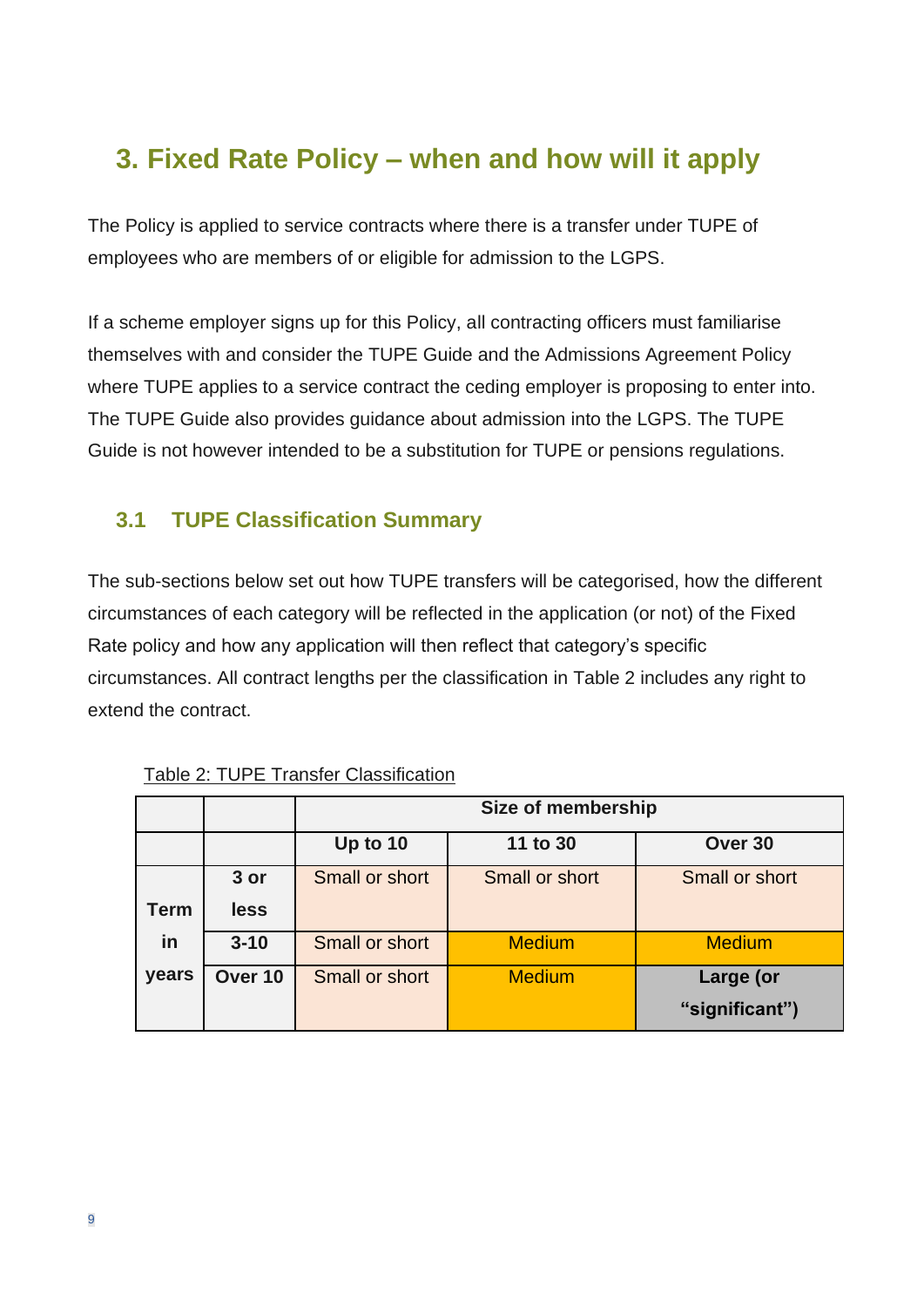#### **3.2 Small or short TUPE Transfers**

All small or short TUPE transfers will have a pass-through arrangement with the ceding employer, whereby the risks inherent in participating in the LGPS are shared between the ceding employer and the service provider.

In such an agreement, the service provider simply takes on the ceding employer's contribution rate and this is fixed throughout the life of the contract regardless of any change to the ceding employer's contribution rate at subsequent valuations of the Fund. This provides pension contribution rate certainty to bidders for service contracts. Upon cessation, the service provider ceases participation in the Fund without a cessation deficit in relation to market performance and without the right to a surplus.

#### **3.3 Medium TUPE Transfers**

Medium TUPE transfers can be awarded a pass-through arrangement subject to discretion being applied by the ceding employer as the contracting authority. Where they choose to do this then

- i. the approach specified under Section 3.2 may apply, or
- ii. the ceding employer may choose to have a specific fixed contribution rate actuarially assessed to better reflect the transferring membership of this "medium" transfer (alongside other factors).

Where the ceding employer decides that a risk sharing approach is not appropriate and choose not to apply their discretion, then the new body will be set up as a standalone employer in the Fund and will carry all the pensions risk associated with their admission.

Given the greater materiality of these transfers, the pensions position and contributions required in respect of the transferred members will be monitored by the Fund at future valuations and contribution requirements may vary. Under the Fixed Rate arrangement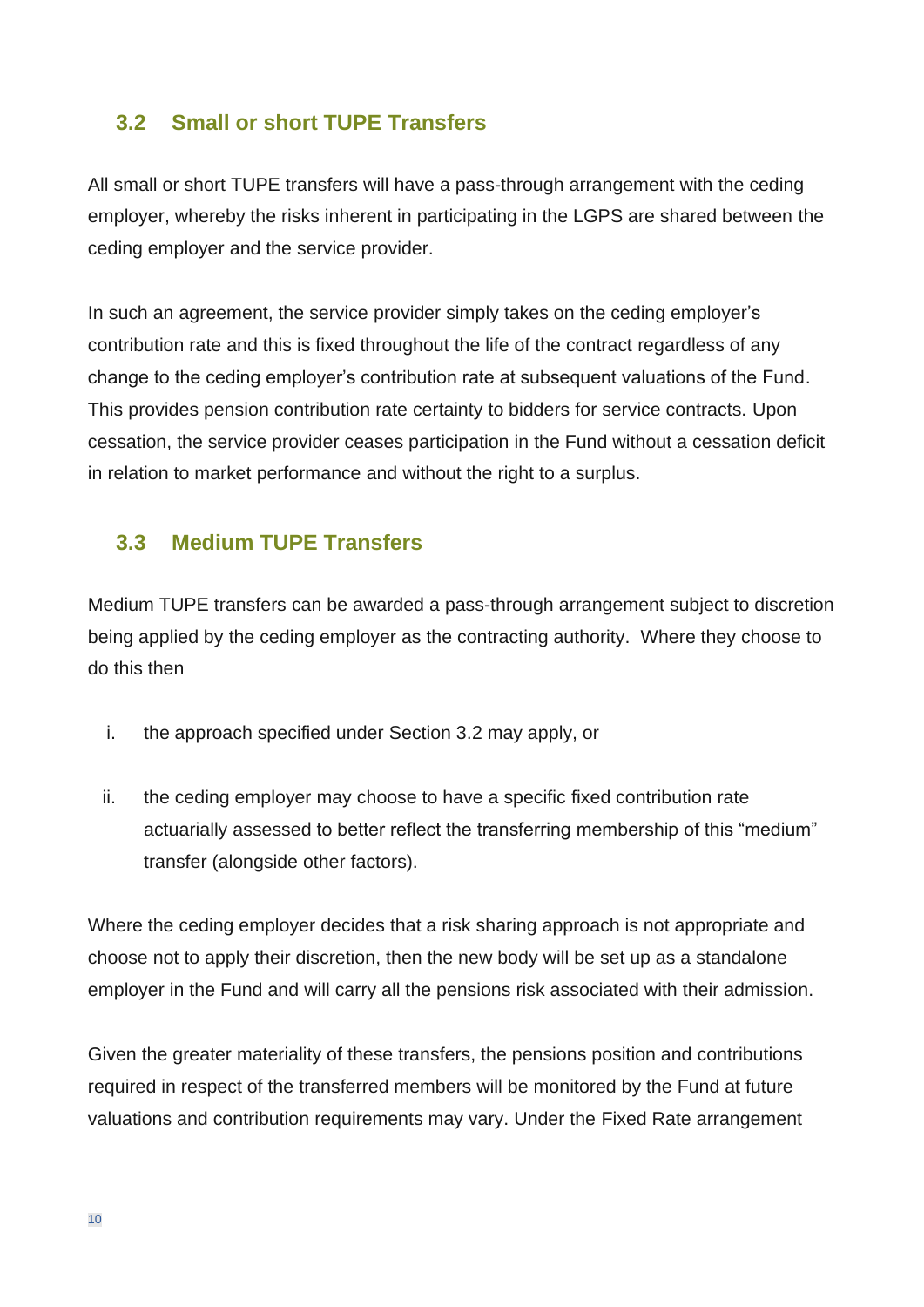service providers may be subject to adjustments (refer to table 1) if employer contributions vary from the fixed employer contribution rate agreed at the outset of the contract. Such adjustments may also apply at the end of any such Fixed Rate admission when a cessation valuation may be carried out. All contracting officers must, therefore, ensure that financial processes are agreed for these adjustment mechanisms in advance of the effective date of the service contract. Budget Managers should be made aware of the potential variation in costs associated with this Fixed Rate service contract.

For instances where the actuarially assessed contribution rate exceeds the fixed rate at a subsequent valuation; an adjustment mechanism acceptable to the Fund is for the service provider to continue paying the same rate and the ceding employer to top up monthly contributions to meet the increased rate. A separate form will be required from the ceding employer for the additional contributions. Alternatively, the ceding employer may commit to subsume the service provider's funding position and avoid adjustments in the future.

When the contribution rate decreases, the service provider will continue to pay the same rate and the contribution in excess of the calculated contribution rate will be subsumed into the service provider's funding level.

#### **3.4 Significant TUPE Transfers**

The ceding employer must obtain details of the pension liabilities and indicative cost from the Fund's Actuary before the publication of any invitation to tender. This will help inform the ceding employer's understanding of the pensions risk involved in the TUPE transfer. Each of these transfers will be individually assessed by the ceding employer to determine whether a risk sharing agreement is appropriate. The following are some of the factors that may contribute to ceding employer's decision-making process:

- The size and nature of the pension liabilities
- The materiality of pensions risk relative to other aspects of the contract
- Market conditions at the time of outsourcing
- The length of the contract period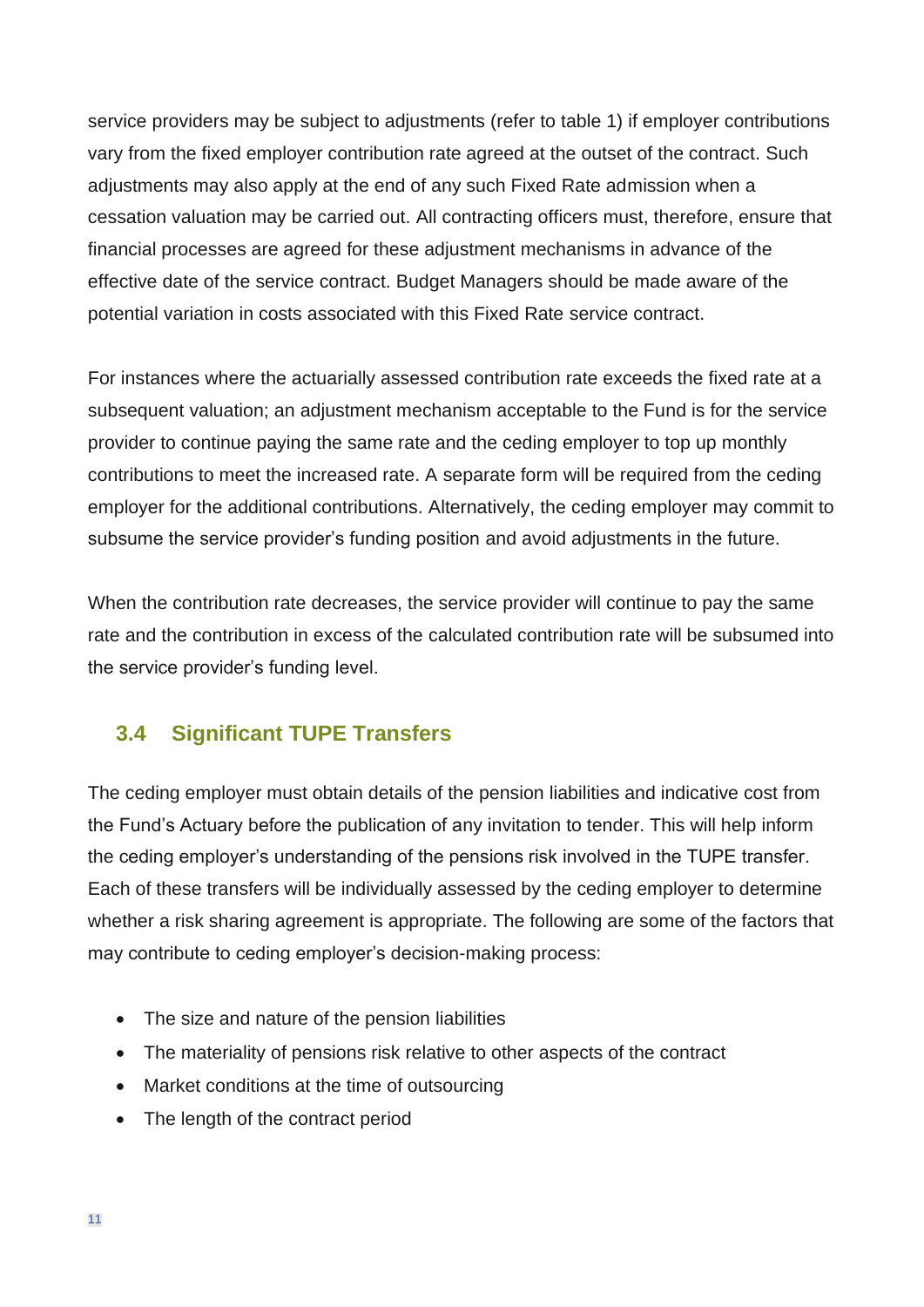Where a pass-through approach is agreed upon it is likely that approach (ii) under section 3.2 will apply.

The pension position and contributions will be monitored as outlined in Section 3.3. The adjustment mechanism specified is also applicable for significant TUPE transfers.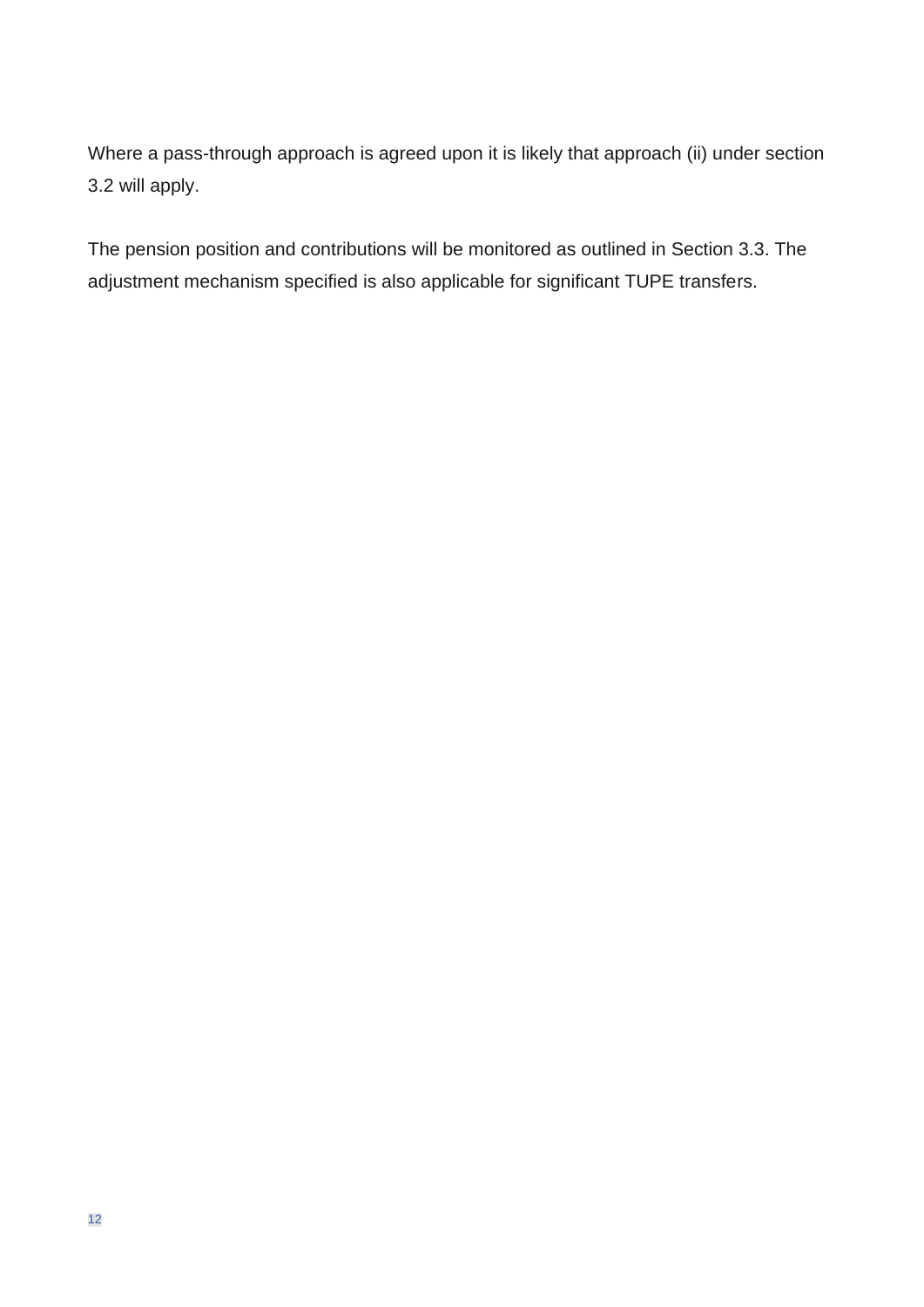## **4. Ceding employer's Contract Monitoring Officers' Responsibilities**

The ceding employer's Contract Monitoring Officers must ensure that they are fully conversant with the requirements of this Policy and understanding the classification of the TUPE transfer. If the Policy applies to a contract, the Contract Monitoring Officer shall ensure that service providers are made aware of their obligations during the procurement stage. Where appropriate, Contract Monitoring Officers should notify service providers promptly following any change specified by the Actuary following a subsequent valuation and also any change following a review of the pension bond value by the Actuary. We would strongly recommend that Contract Monitoring Officers direct the service providers to the Fund [website](http://www.yourpension.org.uk/Hertfordshire/Fund-information/Policy-statements.aspx) to access policy documents setting out the service provider's responsibilities as a scheme employer in the Pension Fund and guidance on administration of the LGPS scheme.

## **Contact Us**

If you have any queries on the above policy or about general pension queries, please do not hesitate to contact us, or visit our website:

- Email: [Pensions.Team@hertfordshire.gov.uk](mailto:Pensions.Team@hertfordshire.gov.uk)
- Website: [Hertfordshire Pension Fund | Hertfordshire County Council](https://www.hertfordshire.gov.uk/about-the-council/freedom-of-information-and-council-data/open-data-statistics-about-hertfordshire/hertfordshire-pension-fund.aspx)